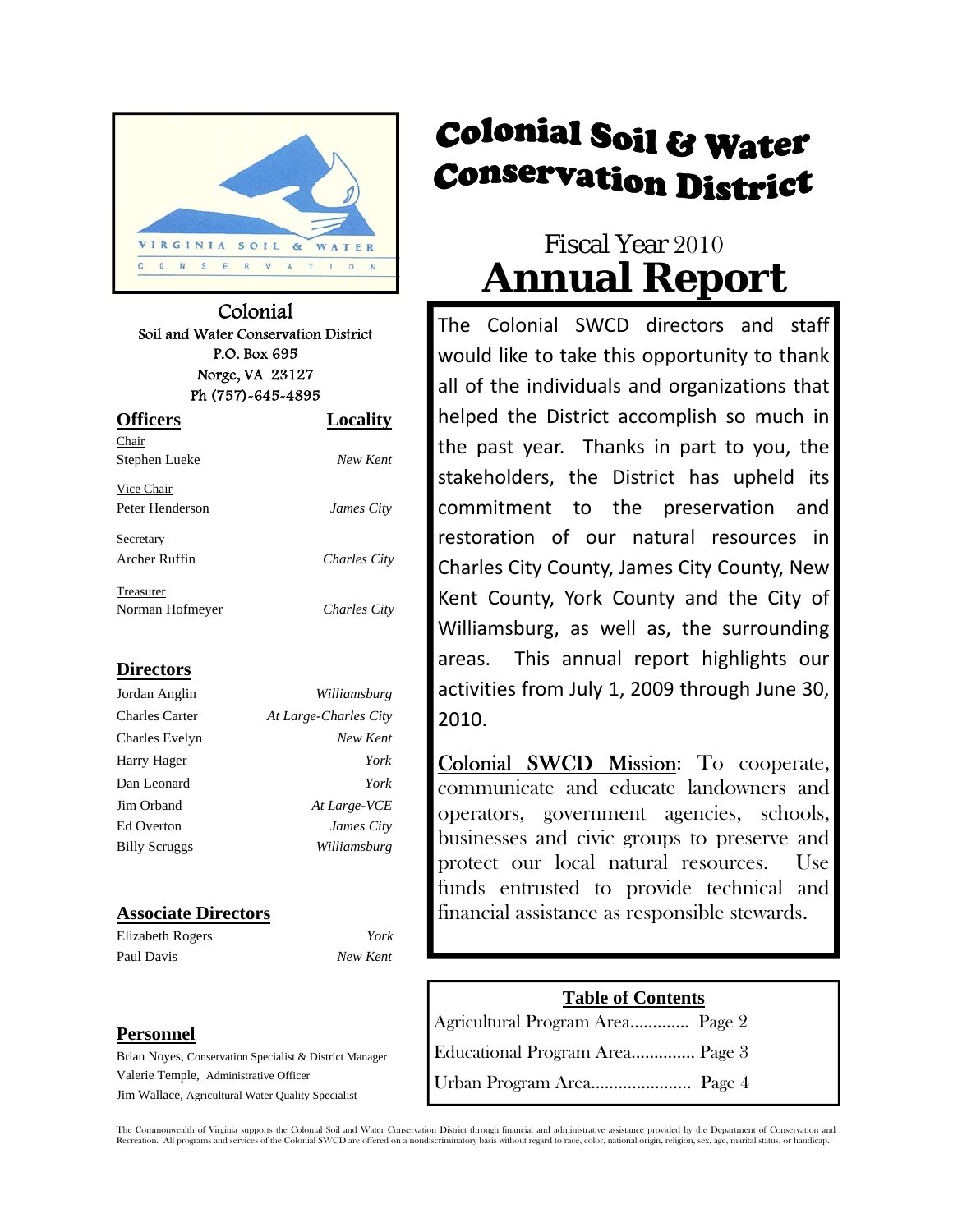# **Colonial SWCD Agricultural Program**

### **Virginia Agricultural Cost Share Program**

The District continued to generate significant interest in the Virginia Agricultural Cost Share Program (VACS) during the fiscal year by recruiting previous participants, as well as targeting agricultural producers who had never participated in the program before. The table below shows the participation level of some of the more familiar practices for the 2010 program year.

| Conservation            | <b>Long Term</b>          | <b>Cropland</b>    | <b>Specialty (Vegetable)</b> | <b>Nutrient Management</b> |
|-------------------------|---------------------------|--------------------|------------------------------|----------------------------|
| <b>Practice</b>         | <b>Continuous No-till</b> | <b>Cover Crops</b> | <b>Cover Crops</b>           | <b>Practices</b>           |
| <b>Acres Benefitted</b> | 5.158.6                   | 2.728.2            | 78.0                         | 12.688.2                   |

Thanks, in part, to a more stable funding source, participation in the district's cover crop program has been increasing over the past few years and is currently at record levels. This year's increased participation was due, in part, to the supplemental funds offered by USDA to aerially seed cover crops. Below, a crop duster drops





vetch seed into a standing soybean crop. Cover crops have been identified by the Commonwealth as one of the most cost effective conservation practices farmers can implement.

## **Corn Growers Come to Visit**

In late March, the National Corn Growers Association's Production and Stewardship Action Team convened in Williamsburg, VA to discuss corn production nationwide along with the political and conservation issues relevant to Chesapeake Bay area farmers. After their informational sessions, the group which consisted of corn growers from several states and regions was treated to a tour of the some of the Colonial District's agricultural points of interest including stops at Renwood Farm and a dinner along the banks of the Pamunkey River.

The CSWCD is very appreciative of the opportunity to network with all groups which hold common water quality interests and values.

David Hula of Renwood Farm describes the farm's seed business to members of the NCGA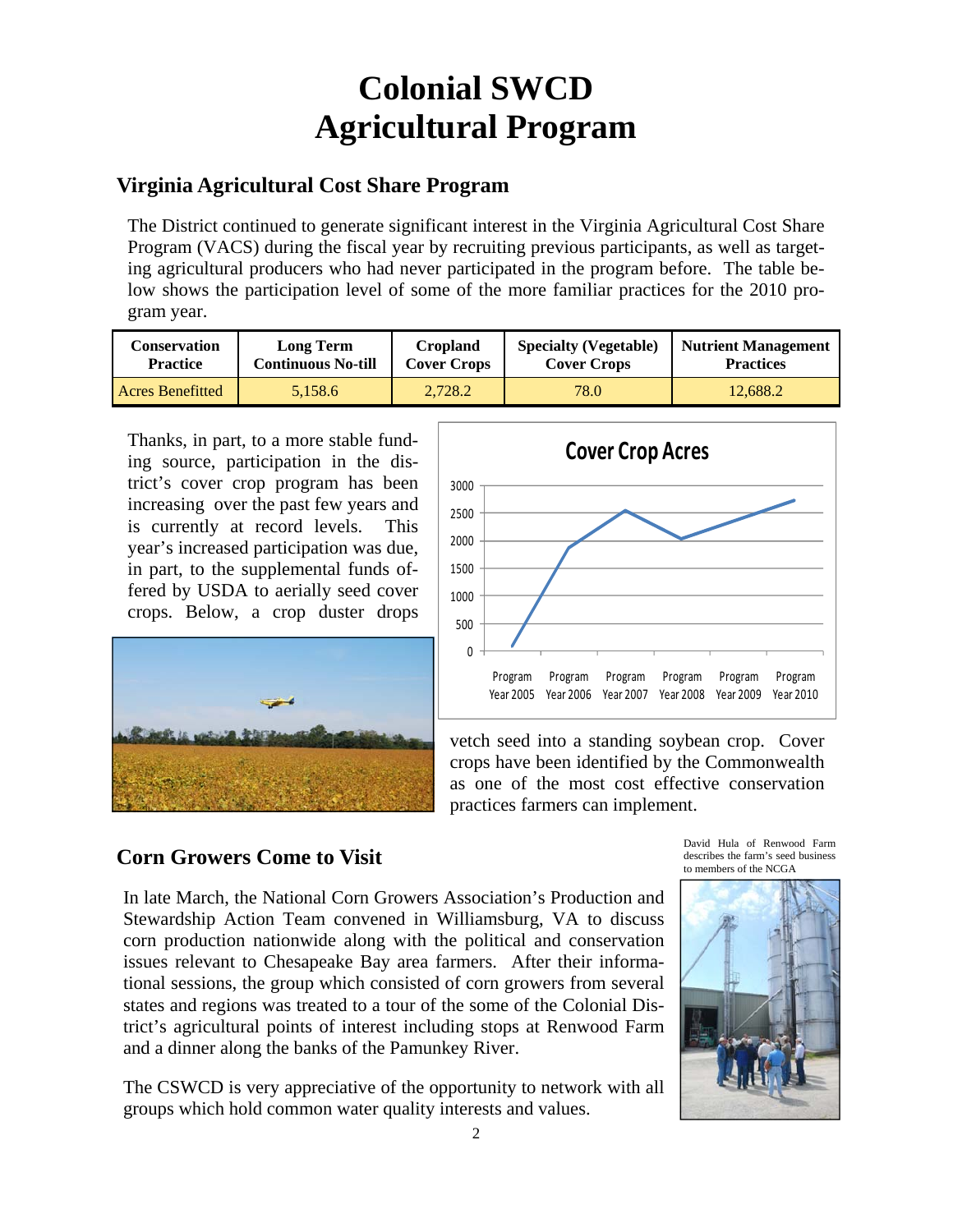# **Colonial SWCD Educational Program**

### **JAMESTOWN HIGH SCHOOL COMPETES AT CANON ENVIROTHON**

Having won the 2010 Virginia State Envirothon competition held May  $16<sup>th</sup>$  and  $17<sup>th</sup>$  at the Skelton 4H Center in Wirtz, Virginia, Jamestown High School moved on to the national competition where they represented the Virginia Association of Soil and Water Conservation Dis-

tricts and the Colonial Soil and Water Conservation District. Team members in attendance – as pictured included: Mandy Bowers (captain), Billie Meacham, Nola Liu, Kelly Ceriani, Alex Hughes and alternate Paul Brosnan (not pictured). Coached by Charlie Dubay and sponsored by the Virginia Association of Soil and Water Conservation Districts and Colonial Soil & Water Conservation District, the team placed  $25<sup>th</sup>$  overall.

Envirothon success in general and the accomplishments of the Jamestown High School team would not be possible without sponsors. Team sponsors pro-



vided needed funds for the team. Numerous donations were made by more than 38 individuals along with several primary sponsors to include the Colonial Soil & Water Conservation District, The Virginia Farm Bureau – JCC, CCC, NKC & YC, The Williamsburg Environmental Group, Inc., Newport News Charles Barker – Lexus, Staff and Board of the Williamsburg Land Conservancy, ECS Mid – Atlantic LLC, and as a special memorial to Andrew Bridge Outlaw – JHS Class of 2003.

### **Recertification Program for Teachers**

The Colonial SWCD, in conjunction with Virginia Cooperative Extension, hosted a teacher recertification training in July of 2009. The two day training exposed participants to various agricultural, horticultural, and aquacultural enterprises within the District. Teachers received 8 recertification credits for their participation.







(l to r) Top: Atlantic Growers Greenhouse, Riverside Sod Farm, Riverside Farm - Aquaculture (crayfish)

Bottom: Poplar Spring Farm (beef cattle), Renwood Farm (grain, certified seed)